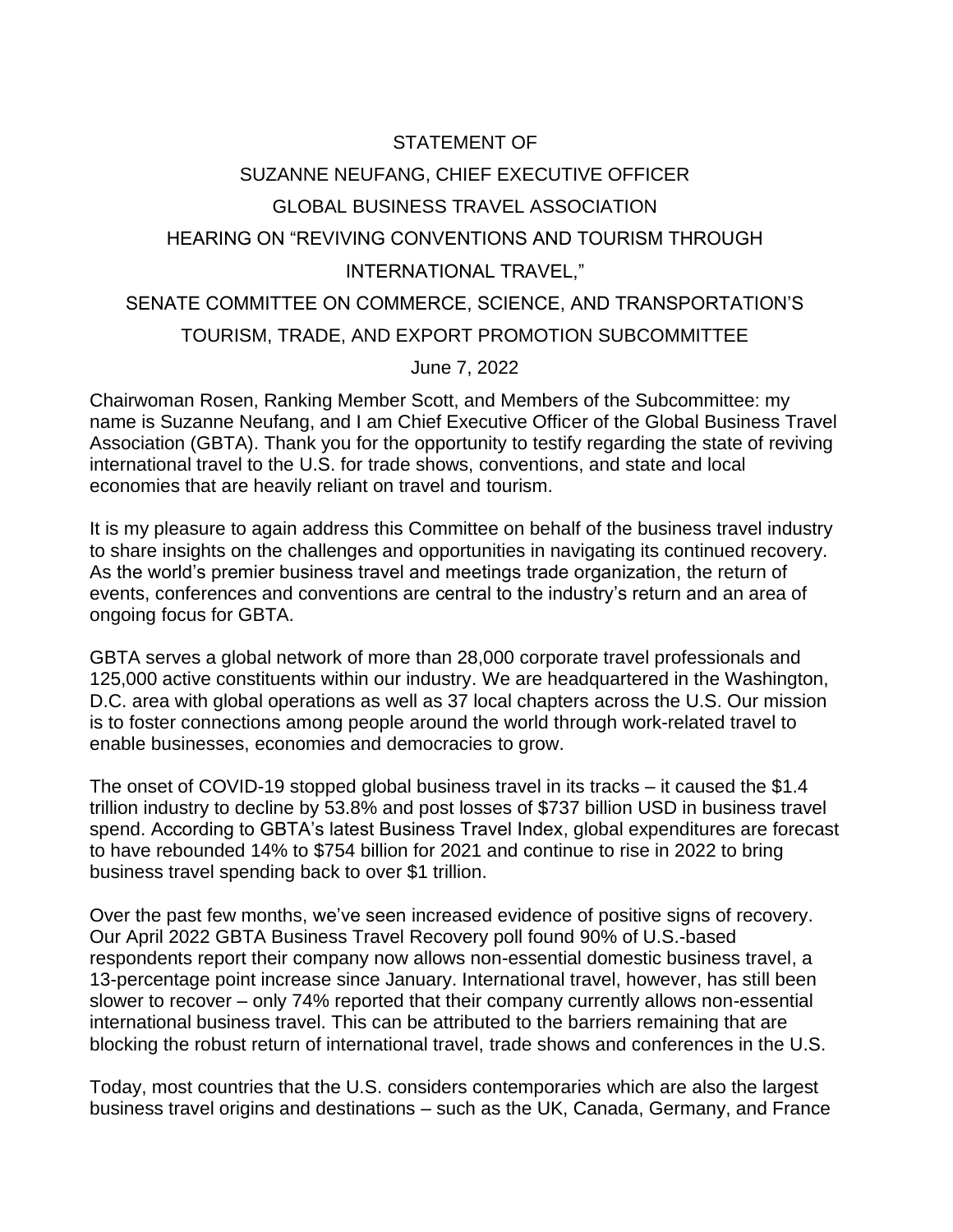– have waived testing requirements for entry for vaccinated travelers. Yet, the U.S. still requires all travelers to be tested one day prior to entering the country or show proof of recovery within 90 days.

In a January GBTA survey, 43% of respondents said the single greatest barrier to resuming business travel is government policies that restrict travel or make it difficult. The testing requirement is impacting people's willingness to travel and puts the U.S. at risk of falling behind other countries as a travel and business meetings destination. It is because these meetings often get planned months and even a year or two in advance – that now the U.S. is at a great disadvantage.

For those needing to depart the U.S. for work travel, many are unwilling to take the chance of not being able to return to the U.S. at the end of their business trip or vacation. For those of us who do travel internationally, we know personally what a burden the test creates and the additional stress throughout the trip awaiting that final test result to "allow" us to go home.

This is depressing inbound international travel and is also hurting the U.S. conference industry. According to GBTA research, in 2019 companies reported 18% of their travel spend was allocated for conferences, trade shows and industry events.

At GBTA, we know firsthand the challenges of getting back to pre-pandemic attendance levels for events.

In our peak year of 2019, we welcomed over 7,100 attendees from 80 countries to Chicago for our annual GBTA Convention. Due to COVID-19, we didn't host our next GBTA Convention until November 2021 where we attracted 3,500 attendees to Orlando from just 20 countries. At the time, a sizable number of attendees and exhibitors from outside the U.S. were still unable or unwilling to attend due to COVID and uncertainty about U.S. entry policies. Recall as well that the U.S. didn't open for non-resident in-bound travel until the beginning of November 2021.

For 2022, the GBTA Convention will take place August 14-17 in San Diego. And although many pandemic in-bound travel restrictions have been lifted across most countries in the world, we are still conservatively forecasting a 70% return in attendee volume versus our 2019 levels. While we are pleased with current registration rates for August, they are predictably lagging, compared to 2019 "normal" measures – and only 10% of currently registered attendees are from outside the U.S. Much of the gap to getting back to "normal" is the continued hesitancy from non-U.S. based attendees and exhibitors to commit to travel to the U.S.

As recently as two weeks ago, I heard directly from our constituents about the main barrier they see for attending conferences and events in the U.S., but also for travel to the U.S. in general. While I was traveling in Europe for business, in every discussion – from our GBTA partners to meetings with European policy makers – the same question came up: "When will the U.S. testing requirement go away?!" The Europeans with whom I spoke all wanted to visit for work – and play – and the ongoing U.S. inbound testing requirement is a huge